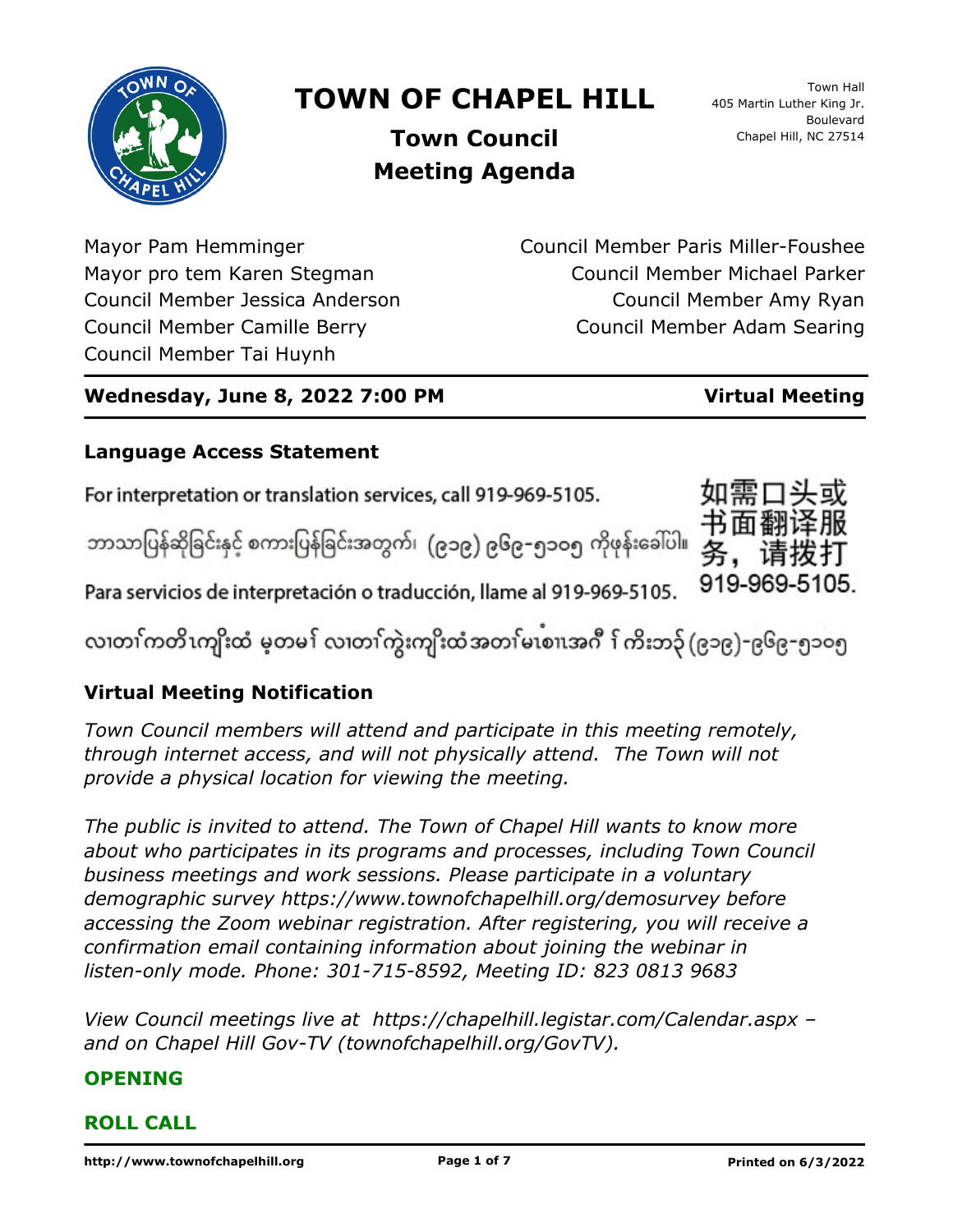### **PUBLIC COMMENT FOR ITEMS NOT ON PRINTED AGENDA AND PETITIONS FROM THE PUBLIC AND COUNCIL MEMBERS**

*Petitions and other similar requests submitted by the public, whether written or oral, are heard at the beginning of each regular meeting. Except in the case of urgency and unanimous vote of the Council members present, petitions will not be acted upon at the time presented. After receiving a petition, the Council shall, by simple motion, dispose of it as follows: consideration at a future regular Council meeting; referral to another board or committee for study and report; referral to the Town Manager for investigation and report; receive for information. See the Status of Petitions to Council webpage to track the petition. Receiving or referring of a petition does not constitute approval, agreement, or consent.*

- Cultural Arts Commission Requests for Arts Funding, **1. [\[22-0497\]](http://chapelhill.legistar.com/gateway.aspx?m=l&id=/matter.aspx?key=8046)** Amending the Membership, and Delaying Spring Appointments.
- Jeffrey Charles Regarding Transportation Concerns on **2. [\[22-0498\]](http://chapelhill.legistar.com/gateway.aspx?m=l&id=/matter.aspx?key=8074)** Homestead Road.

#### **ANNOUNCEMENTS BY COUNCIL MEMBERS**

#### **CONSENT**

*Items of a routine nature will be placed on the Consent Agenda to be voted on in a block. Any item may be removed from the Consent Agenda by request of the Mayor or any Council Member.*

**3.** Approve the First Block of Consent Agenda Items. **[\[22-0499\]](http://chapelhill.legistar.com/gateway.aspx?m=l&id=/matter.aspx?key=7459)** By adopting the resolution, the Council can approve various resolutions and ordinances all at once without voting on each resolution or ordinance separately. Approve the Miscellaneous Budget Ordinance **4. [\[22-0500\]](http://chapelhill.legistar.com/gateway.aspx?m=l&id=/matter.aspx?key=8039)** Amendment to Adjust Various Fund Budgets for FY 2021-22. By enacting the budget ordinance amendment, the Council adjusts the General Fund, Downtown Service District Fund, Library Gift Fund, Debt Fund, and Off-Street Parking Fund. By enacting the project ordinance amendment, the Council adjusts the Housing Capital Grants Fund. Adopt the Recommended 2022-2023 Capital Fund **5. [\[22-0501\]](http://chapelhill.legistar.com/gateway.aspx?m=l&id=/matter.aspx?key=7991)** Program for Public Housing Renovations.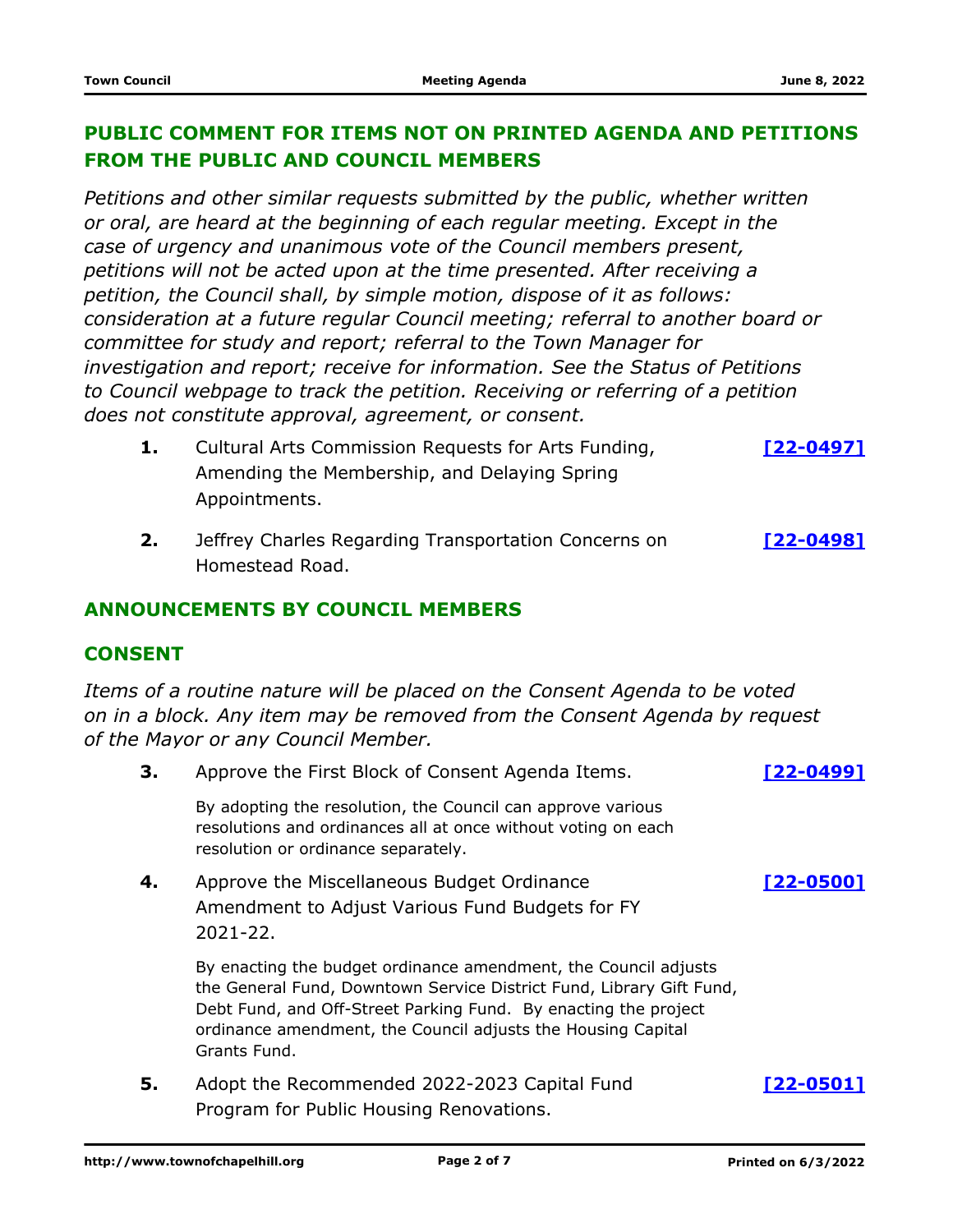By adopting the resolution, the Council authorizes the Town Manager to submit this 2022 - 2023 Annual Action Plan for the Capital Funds to the United States Department of Housing and Urban Development (HUD). By enacting the ordinance, the Council establishes the capital fund.

Call a Legislative Hearing to Consider Annexing **6. [\[22-0502\]](http://chapelhill.legistar.com/gateway.aspx?m=l&id=/matter.aspx?key=8012)** Property at 7300 Millhouse Road on September 14, 2022.

By adopting the resolution, the Council schedules a legislative hearing to consider annexing property at 7300 Millhouse Road, also known as the 'Flex Buildings Millhouse Road' site, on September 14, 2022.

Adopt a Calendar of Council Meetings through **7. [\[22-0503\]](http://chapelhill.legistar.com/gateway.aspx?m=l&id=/matter.aspx?key=7802)** December 2022.

By adopting the resolution, the Council adopts its meeting calendar adding a June 21 meeting and meetings through December 2022.

#### **CONTINUED CONSENT**

*Prior to a motion to approve the second consent resolution, there may be a motion to recuse one or more members who serve on governing boards of non-profit organizations being considered.*

| 8.  | Approve the Second Block of Consent Agenda Items.                                                                                                                                                                                                                                                                                                                                                                                                                                                                                    | $22 - 05041$     |
|-----|--------------------------------------------------------------------------------------------------------------------------------------------------------------------------------------------------------------------------------------------------------------------------------------------------------------------------------------------------------------------------------------------------------------------------------------------------------------------------------------------------------------------------------------|------------------|
|     | By adopting the resolution, the Council can approve various<br>resolutions and ordinances all at once without voting on each<br>resolution or ordinance separately.                                                                                                                                                                                                                                                                                                                                                                  |                  |
| 9.  | Adopt the Recommended 2022-2023 Community<br>Development Block Grant Program Plan.                                                                                                                                                                                                                                                                                                                                                                                                                                                   | <u>[22-0505]</u> |
|     | By adopting the resolution, the Council approves the recommended<br>2022-2023 Community Development Program Plan for use of<br>\$676,336 and authorizes the Town Manager to submit the Plans to<br>the U.S. Department of Housing and Urban Development as the<br>annual update to the Five-Year Consolidated Plan. By enacting the<br>attached project ordinances, the Council establishes the CDBG<br>budget for the 2022-2023 program and amends the CDBG budgets<br>for the 2016-2017, 2018-2019, 2020-2021, 2021-2022 programs. |                  |
| 10. | Approve the 2022-2023 HOME Investment Partnership<br>Program Annual Plan.                                                                                                                                                                                                                                                                                                                                                                                                                                                            | [22-0506]        |
|     | By adopting the resolution, the Council authorizes this plan to be<br>incorporated into the Annual Undate to the 2020-2024 Consolidated                                                                                                                                                                                                                                                                                                                                                                                              |                  |

incorporated into the Annual Update to the 2020-2024 Consolidated Plan, for submission to the U.S. Department of Housing and Urban Development.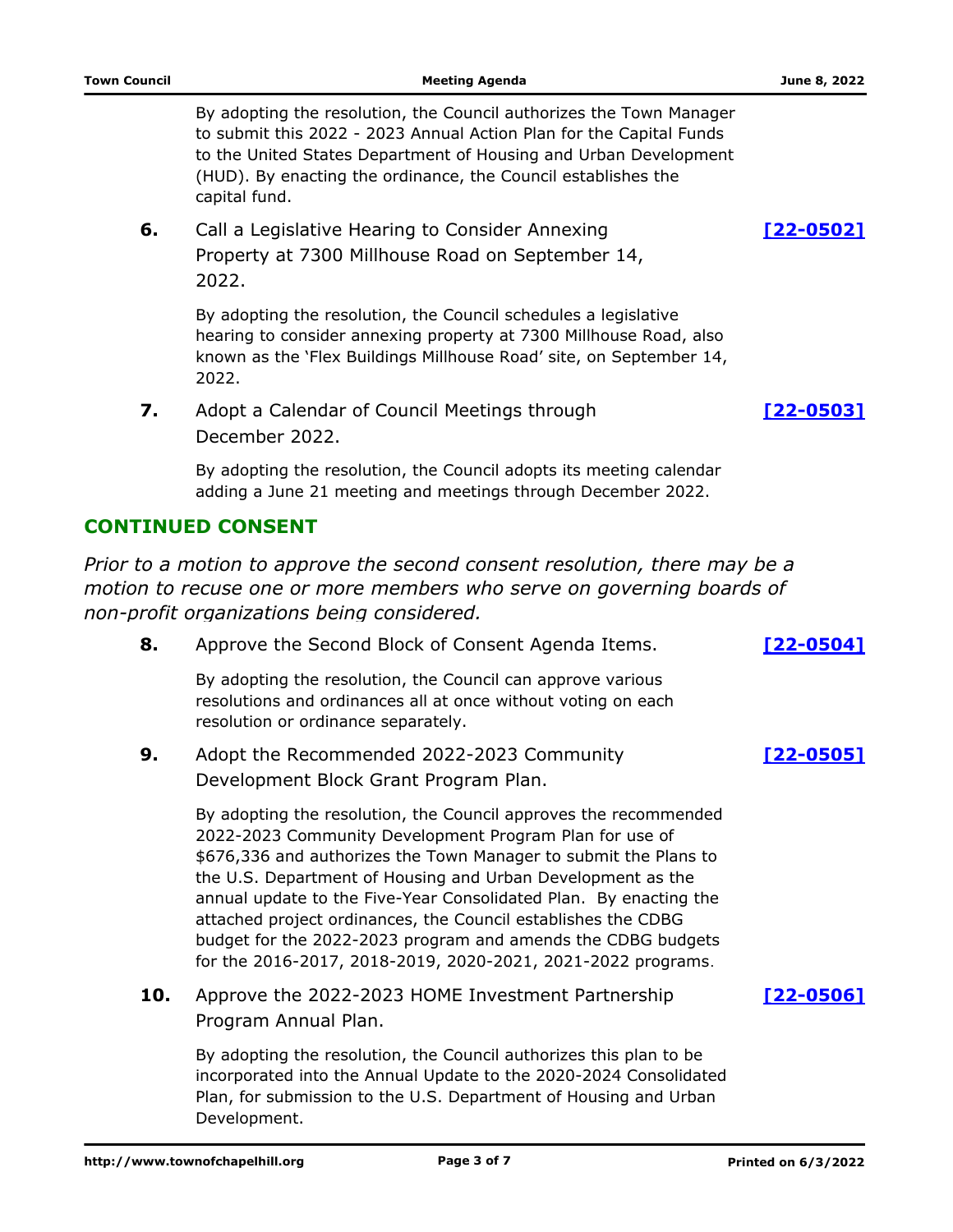#### **INFORMATION**

**11.** Receive Upcoming Public Hearing Items and Petition **1997-19901** Status List.

By accepting the report, the Council acknowledges receipt of the Scheduled Public Hearings and Status of Petitions to Council lists.

Pedestrian and Bicycle Wayfinding Plan Development **12. [\[22-0508\]](http://chapelhill.legistar.com/gateway.aspx?m=l&id=/matter.aspx?key=7717)** and Progress Report.

By accepting the report, the Council acknowledges receipt of the Pedestrian and Bicycle Wayfinding Plan Development and Progress report.

#### **DISCUSSION**

Consider the Final Budget and Related Items for FY **13. [\[22-0509\]](http://chapelhill.legistar.com/gateway.aspx?m=l&id=/matter.aspx?key=8077)** 2022-23.

PRESENTER: Maurice Jones, Town Manager

- a. Introduction and revised recommendations
- b. Comments from the public
- c. Comments from the Mayor and Town Council
- d. Motion to enact the FY2022-23 budget ordinance
- e. Motion to recuse one or more members who serve on governing boards of non-profit organizations being considered for human services funding
- f. Motion to adopt the resolution approving the human services funding.

RECOMMENDATION: That the Council enact the FY 2022-23 budget ordinance to establish the budget for 2022-23 and authorize the related items.

Consider Approving Town Use of ARPA Funds and **14. [\[22-0510\]](http://chapelhill.legistar.com/gateway.aspx?m=l&id=/matter.aspx?key=8076)** Provide Feedback on Community Partner Application Process.

PRESENTER: Maurice Jones, Town Manager Amy Oland, Business Management Director Sarah Poulton, Senior Project Manager

RECOMMENDATION: That the Council share feedback on the community partner application process and enact a grant project ordinance so Town departments can begin using \$3.15M funding.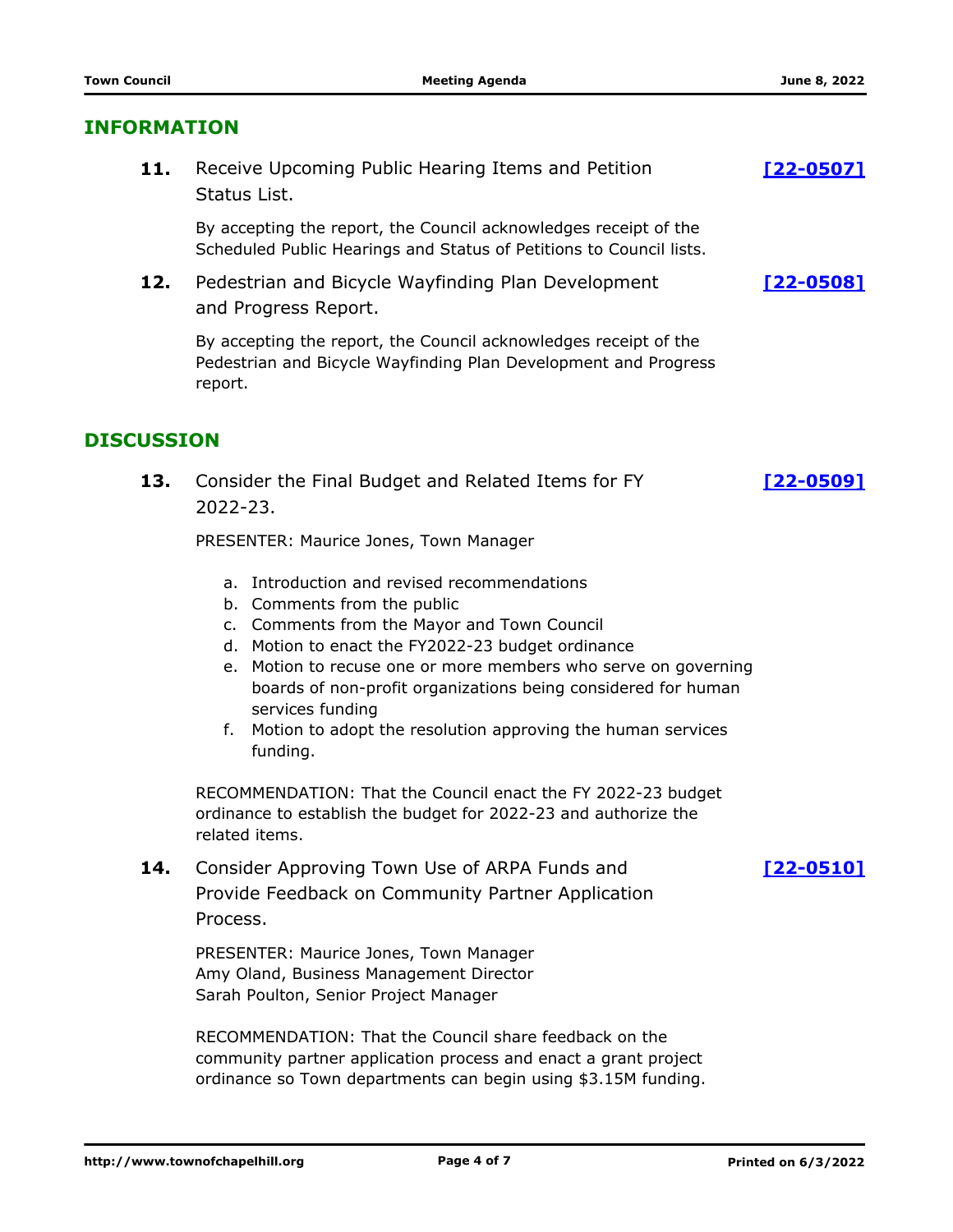#### *ZONING ATLAS AMENDMENT*

*Zoning Atlas Amendment: The Zoning Atlas Amendment, to change the zoning designation on this property, is Legislative. The Council receives and considers public comment on the merits of the proposed rezoning, including opinions, when making Legislative decisions.*

**15.** Close the Legislative Hearing and Consider an **15. 122-05111** Application for Conditional Zoning -PEACH Apartments, 107 Johnson Street.

PRESENTER: Jacob Hunt, Planner I

- a. Without objection, the revised report and any other materials submitted at the hearing for consideration by the Council will be entered into the record
- b. Introduction and revised recommendation
- c. Presentation by the applicant
- d. Comments from the public
- e. Comments and questions from the Mayor and Town Council
- f. Motion to adjourn the Legislative Hearing
- g. Motion to adopt the Resolution of Consistency with the Comprehensive Plan
- h. Motion to enact an Ordinance to rezone the property.

RECOMMENDATION: That the Council receive the Town Manager's recommendation, close the legislative hearing, consider adopting Resolution A, Resolution of Consistency and Reasonableness, and enacting Ordinance A, approving the Conditional Zoning application.

#### *CONTINUED DISCUSSION*

**16.** Open a Public Hearing to Consider a Request to Close [\[22-0512\]](http://chapelhill.legistar.com/gateway.aspx?m=l&id=/matter.aspx?key=7913) an Unimproved and Unpaved Portion of Stinson Street Public Right-of-Way.

PRESENTER: Chris Roberts, Manager of Engineering and Infrastructure

- a. Introduction and preliminary recommendation
- b. Comments from the public
- c. Comments and questions from the Mayor and Town Council
- d. Motion to close the Public Hearing
- e. Motion to adopt a resolution approving the ROW closure.

RECOMMENDATION: That the Council open and close a Public Hearing to consider closing an unimproved and unpaved portion of Stinson Street public right-of-way and adopt a resolution to permanently close this public ROW.